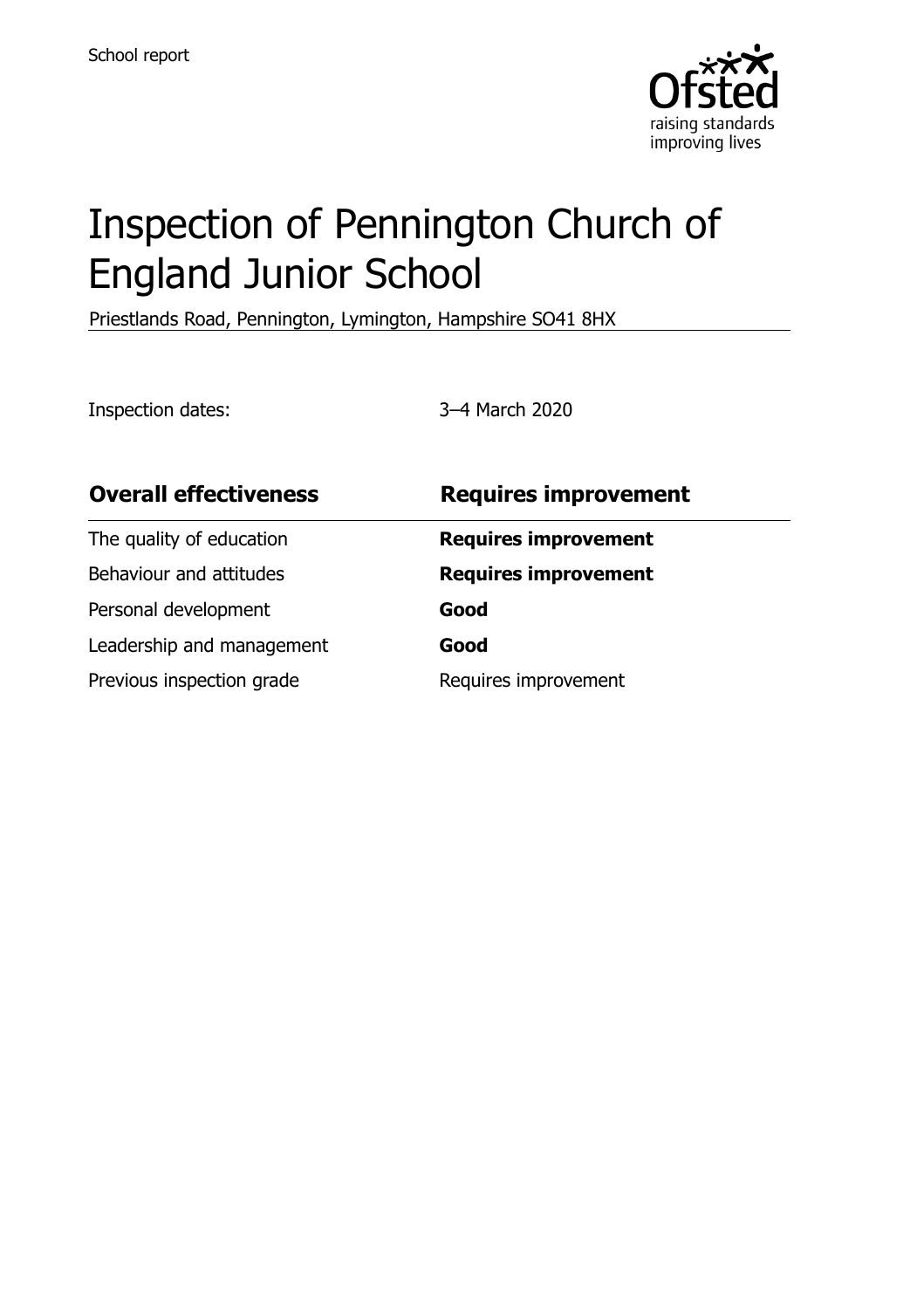

# **What is it like to attend this school?**

Pennington Junior School is an inclusive school. Pupils told me that everyone is welcome in this school and 'everyone has a voice'. The school supports the learning of all pupils, regardless of their abilities or needs. Pupils feel safe and know the adults are there to help them if they have any worries.

Pupils possess strong moral qualities. They learn about different religions and cultures. Pupils know the importance of respecting others. Pupils recognise that everyone should treat others as they would want to be treated.

Behaviour has very much improved, but there is still more to do. Pupils say that poor behaviour can sometimes interrupt their learning. They want this to stop. Pupils told us that bullying sometimes happens but they feel confident because staff deal with it immediately.

Pupils are enthusiastic about the range of clubs on offer. They recognise these help their mental well-being and physical health. Pupils especially enjoy gardening club, the many sports clubs and playing 'dench ball'.

Leaders are ambitious for every pupil in the school to do well. However, not all pupils read as well as they should because some are not getting the support they need to develop their phonics knowledge.

#### **What does the school do well and what does it need to do better?**

After considerable turbulence in staffing, leaders now have a capable team who are focused on making the school a great place to learn. Leaders have made real improvements in the last two years, particularly with pupils' behaviour and the quality of education. In some subjects, leaders have designed an ambitious curriculum that should help pupils to build their knowledge and understanding over time. However, some pupils still have gaps in their knowledge from the past. This means they cannot always understand challenging concepts. Not all subject leaders have had sufficient training to develop their curriculum areas. This means that some subjects are not sequenced well enough to help pupils learn and remember key knowledge.

Too many pupils do not read at an appropriate level for their age. This is because they have not secured the basic phonics skills they need. The systems in place to support reading do not always meet the needs of these pupils. Teachers' knowledge and understanding of phonics is not strong enough across the school. That said, pupils are positive about reading and enjoy an increasingly varied range of authors and genres. Increasingly, pupils take books home and enjoy these in their spare time and with their families.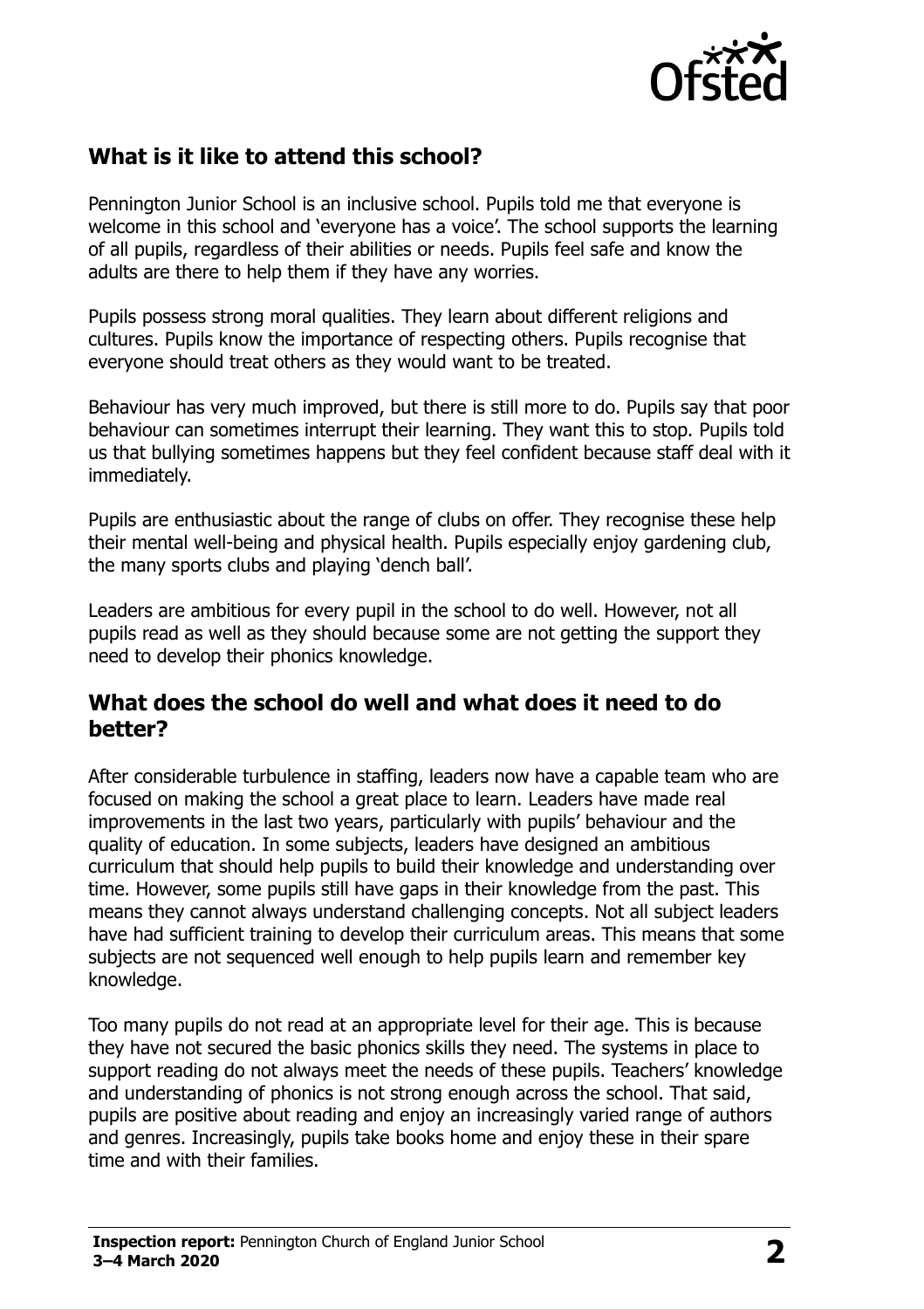

Leaders have developed pupils' pride in their own learning. They encourage pupils to 'be the best you can be'. Improvements in pupils' attitudes have resulted in the vast majority wanting to learn. However, when the work is challenging, or they make a mistake, some pupils stop trying. At times, this lack of staying power leads to disruption, which interrupts pupils' learning.

Support for disadvantaged pupils and pupils with special educational needs and/or disabilities (SEND) is strong. Some pupils have complex needs and require high levels of support. Leaders in the main school and specialist classes ensure work is carefully planned and adapted to develop pupils' learning. Staff have had effective training and provide strong academic and emotional support to these pupils. As a result, pupils with SEND are beginning to thrive.

Leaders have designed the curriculum well to support pupils' personal development. Pupils learn to recognise their emotions and how to manage them. As a result, pupils understand better how they are feeling and increasingly use strategies to avoid conflict. Leaders strive to enable pupils to experience activities that will help them develop their character and skills. For example, pupils enjoyed the challenge of camping out overnight on the school field.

Staff are proud to work at the school. They feel well supported and trusted to make improvements. They appreciate the help leaders give them to manage their workload and well-being. Governors possess considerable expertise and challenge leaders to drive the school's continued improvement.

# **Safeguarding**

The arrangements for safeguarding are effective.

Pupils feel cared for and safe in school. They know they can talk to an adult if they are worried about something. Pupils know how to keep safe online and how to protect themselves from strangers.

Leaders carry out all the necessary checks on all adults working with pupils. Staff are well trained in safeguarding. They know everyone is responsible for keeping pupils safe. They are vigilant and report any concerns they have immediately.

Governors are well trained and regularly check the school's safeguarding systems. This ensures that staff pick up on and rectify any weaknesses.

# **What does the school need to do to improve?**

#### **(Information for the school and appropriate authority)**

■ Many pupils enter the school with reading abilities below those expected for their age. Current systems for identifying and supporting these pupils are relatively new and staff have not yet received enough training to enact these fully. Less fluent readers do not receive the support they need to read at an age-appropriate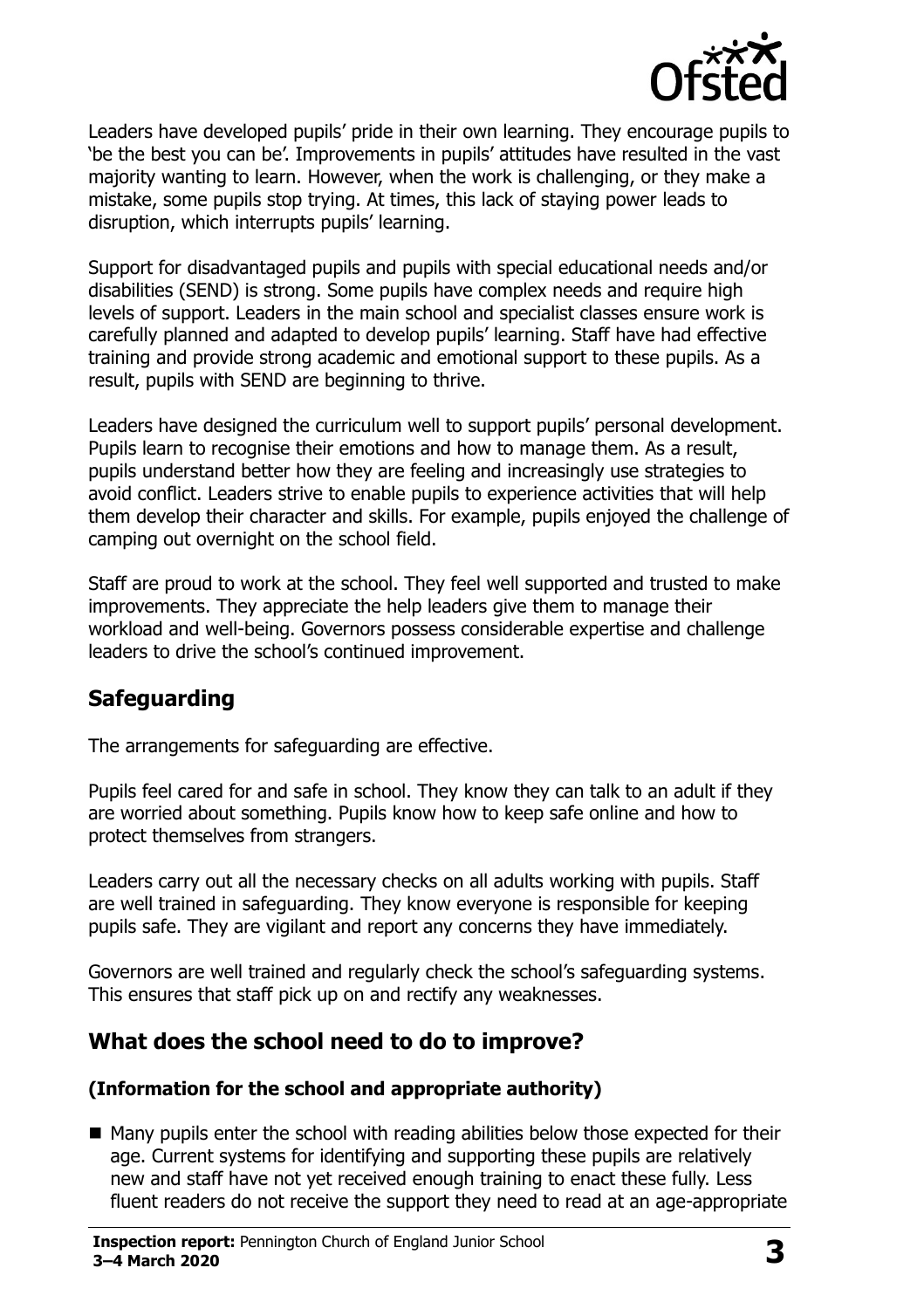

level. Leaders need to ensure that full training, including the teaching of phonics, is provided to staff.

- While behaviour has improved across the school, pupils' conduct and attitudes to learning are not yet consistently strong. Leaders need to ensure that pupils' behaviour improves further so that pupils take greater pride in their learning and do not disrupt the learning of others.
- Leaders have ensured that staff have received some useful training to develop their skills. This has helped staff to improve their support for pupils with SEND. However, the work to improve subject leaders' skills and knowledge is at an early stage. Leaders need to ensure that staff receive suitable training to improve their understanding and planning of the curriculum so that pupils know and remember more.

### **How can I feed back my views?**

You can use [Ofsted Parent View](http://parentview.ofsted.gov.uk/) to give Ofsted your opinion on your child's school, or to find out what other parents and carers think. We use Ofsted Parent View information when deciding which schools to inspect, when to inspect them and as part of their inspection.

The Department for Education has further quidance on how to complain about a school.

If you are the school and you are not happy with the inspection or the report, you can [complain to Ofsted.](http://www.gov.uk/complain-ofsted-report)

### **Further information**

You can search for [published performance information](http://www.compare-school-performance.service.gov.uk/) about the school.

In the report, '[disadvantaged pupils](http://www.gov.uk/guidance/pupil-premium-information-for-schools-and-alternative-provision-settings)' refers to those pupils who attract government pupil premium funding: pupils claiming free school meals at any point in the last six years and pupils in care or who left care through adoption or another formal route.

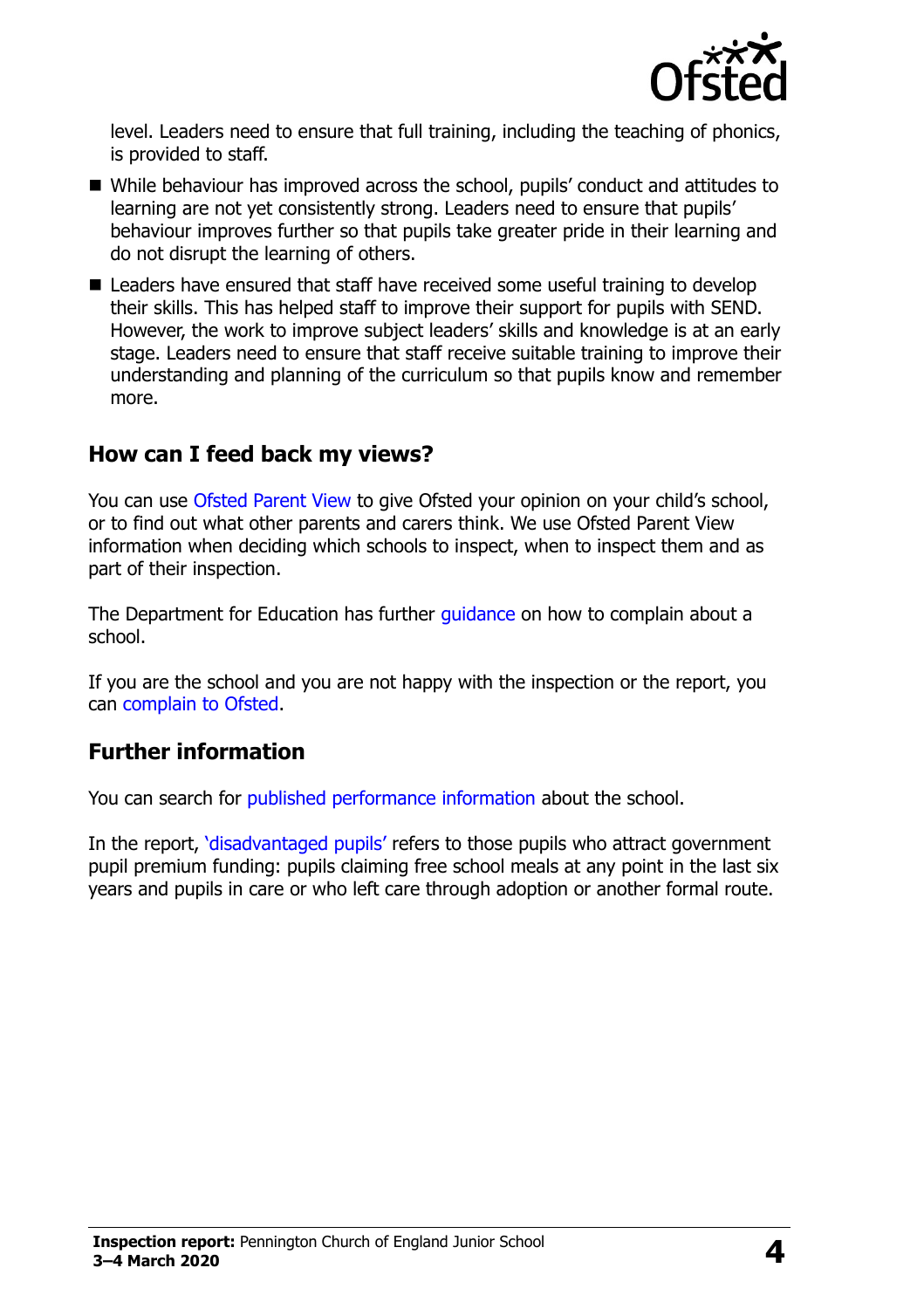

# **School details**

| Unique reference number             | 116307                                                            |
|-------------------------------------|-------------------------------------------------------------------|
| <b>Local authority</b>              | Hampshire                                                         |
| <b>Inspection number</b>            | 10122199                                                          |
| <b>Type of school</b>               | <b>Junior</b>                                                     |
| <b>School category</b>              | Voluntary controlled                                              |
| Age range of pupils                 | 7 to 11                                                           |
| <b>Gender of pupils</b>             | Mixed                                                             |
| Number of pupils on the school roll | 167                                                               |
| <b>Appropriate authority</b>        | The governing body                                                |
| <b>Chair of governing body</b>      | Tony Lowman and Karen Simpson (co-<br>chairs)                     |
| <b>Headteacher</b>                  | Kirstie Richards                                                  |
| Website                             | www.penningtonjunior.com                                          |
| Date of previous inspection         | 14-15 November 2017, under section 8<br>of the Education Act 2005 |

### **Information about this school**

- Over the past four years, the school has experienced significant staff turbulence. The current headteacher has been in post for two years.
- The school includes a higher-than-average proportion of pupils with special educational needs and/or disabilities.
- The number of pupils on roll has required restructuring of classes. Some classes are now in mixed-age year groups.
- Pennington Junior School is a Church of England voluntary controlled school. Its last religious denomination inspection under section 48 of the Education Act 2005 was in 2015.

# **Information about this inspection**

We carried out this inspection under section 5 of the Education Act 2005.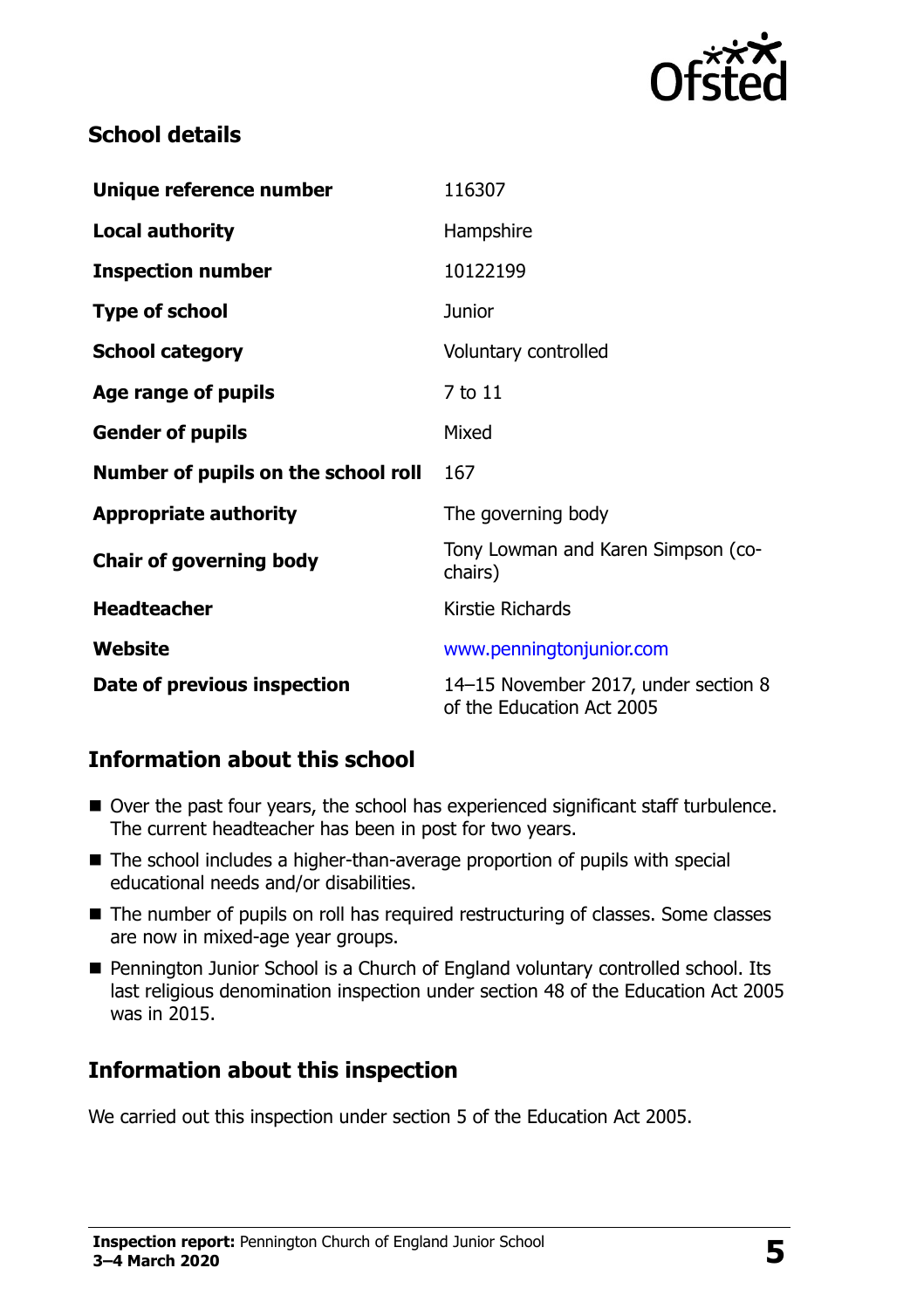

- During the inspection, we met with the headteacher, senior teacher, four members of the governing body and spoke to a representative from the local authority.
- We did deep dives in these subjects: reading, mathematics, personal, social and health education, and science. Deep dives included visiting lessons with leaders and talking to teachers and pupils about their learning. We also looked at a range of pupils' work. We listened to pupils read and talked to them about their reading.
- We reviewed a range of documents, including the school's own evaluation and records of behaviour and attendance. We also reviewed curriculum plans, education, health and care plans and minutes of governing body meetings.
- We evaluated the effectiveness of safeguarding by reviewing policies and scrutinising records and staff training. We spoke to the designated safeguarding lead, pupils, staff and parents.
- We considered eight responses made by parents to Ofsted's online survey, Parent View. Additionally, we took account of the 19 responses to Ofsted's online staff survey. We considered 28 responses to Ofsted's online pupil survey.

#### **Inspection team**

Becky Greenhalgh, lead inspector **Ofsted Inspector** 

James Munt **Disk and America** Control of Sted Inspector